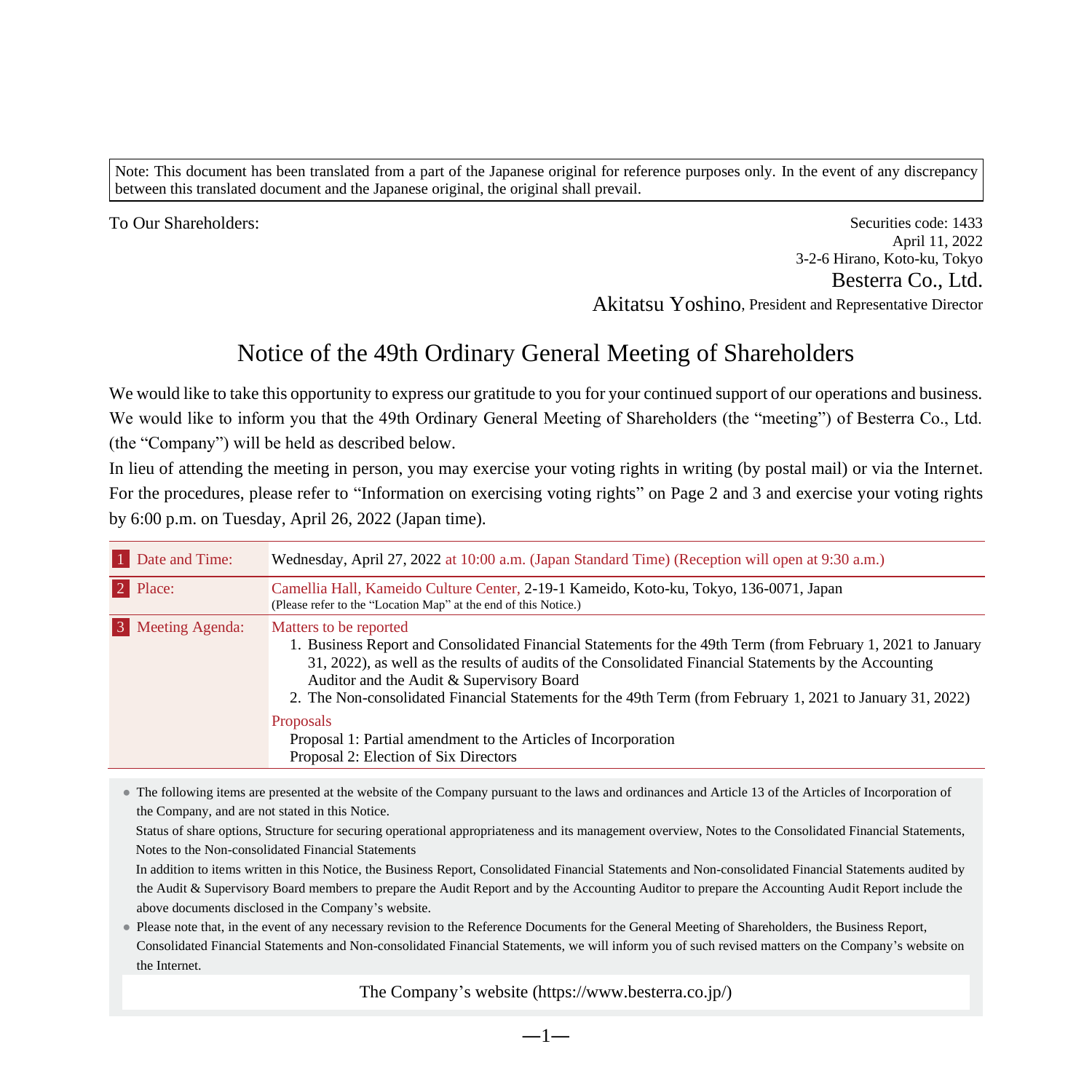### <To shareholders who attend the meeting>

If you plan to attend in person, please present the enclosed Voting Rights Exercise Form at the reception desk upon your arrival. Please bring this notice of convocation with you so that you can use it as your references.

### <Notice Concerning COVID-19>

The spread of COVID-19 has been concerned. Shareholders who do attend the meeting are requested to check their health and the status of infections on the day of the meeting. They are requested also to take preventative measures such as wearing a mask. At the venue, we may take measures to prevent infection, including staff wearing a mask. We respectfully ask for your cooperation.

Please also understand that, for preventing infections, we refrain from providing gifts or holding events after the meeting. Thank you in advance for your understanding.

#### Year-end Dividend Payments for the 49th Term

At the Board of Directors meeting held on March 11, 2022, the Company resolved to pay a year-end dividend of 10 yen per share, with an effective date (date of commencement of payment) of April 12, 2022.

Since the Company paid an interim dividend of 6 yen per share in October 2021, the annual dividend will be 16 yen per share.

In previous years, we sent shareholders a Notice of Resolutions, enclosing dividend-related materials and shareholder benefits, following the General Meeting of Shareholders. However, starting this year, we are making changes as follows. Please take careful note of these changes.

- Documentation related to the year-end dividend for the 49th Term is enclosed in this Notice.
- We have enclosed shareholder benefits for shareholders who own 100 shares or more as of January 31, 2022.
- The Notice of Resolutions will not be mailed out but will instead be published on our website.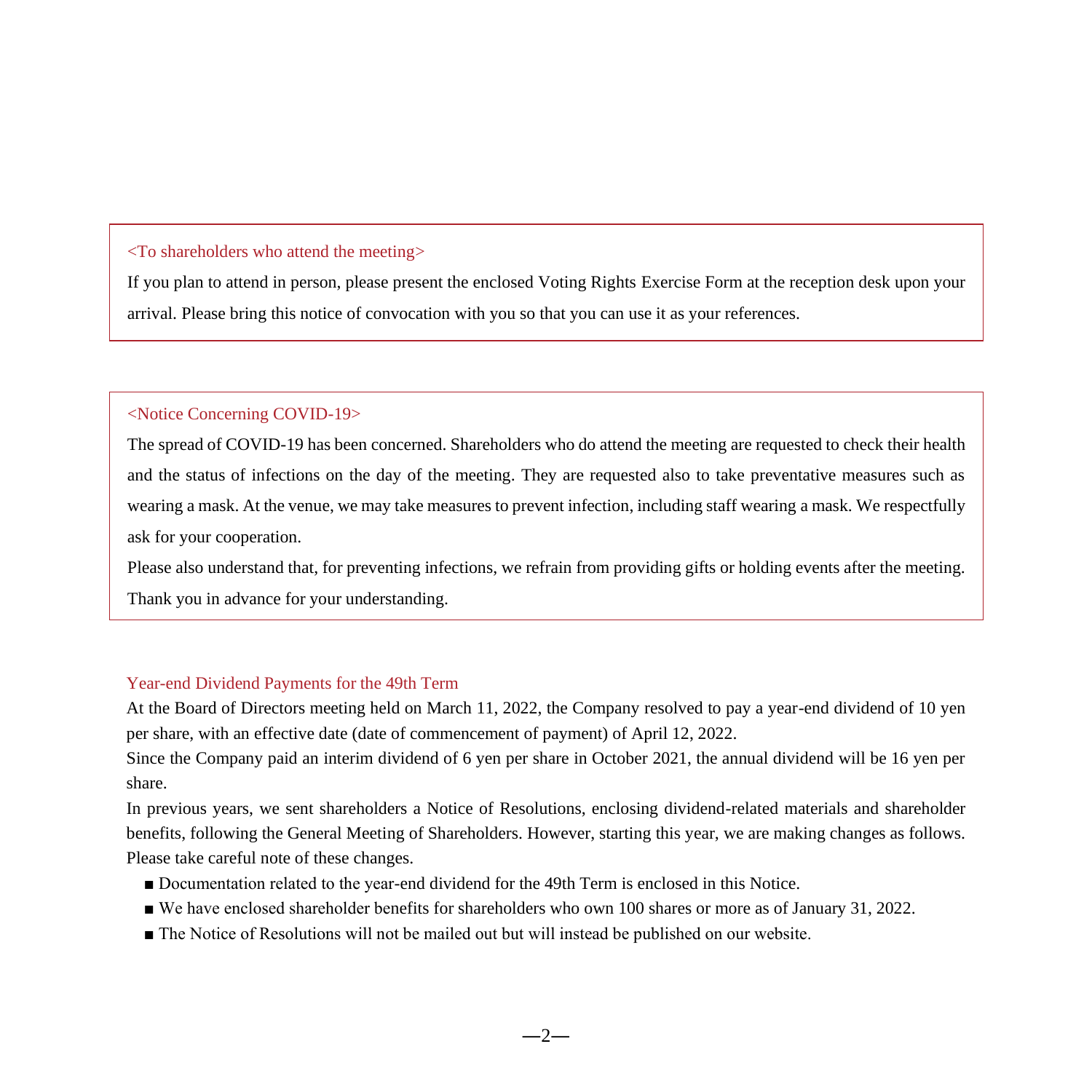# Proposal 1: Partial amendment to the Articles of Incorporation

## 1. Reasons for the amendment

The amended provisions stipulated in the proviso of Article 1 of the Supplementary Provisions of the Act Partially Amending the Companies Act (Act No.70 of 2019) are due to come into effect on September 1, 2022. Accordingly, the Company proposes amending its Articles of Incorporation to prepare for adoption of a system for the electronic provision of materials for the General Meeting of Shareholders. Details are as follows.

- (1) Article 13, Paragraph 1 in the proposed amendments stipulates to the effect that the Company shall take the measure for electronic provision of materials with respect to information that constitutes the content of reference documents for the General Meeting of Shareholders.
- (2) Article 13-2 in the proposed amendments establishes provisions to limit the scope of matters to be stated in the document that will be issued to shareholders who requested the issuance of the document.
- (3) The provisions "Disclosure on the Internet and De Facto Provision of General Shareholders Meeting Reference Documents, etc." (Article 13 of the current Articles of Incorporation) will be made unnecessary, and the Company proposes deleting these provisions.
- (4) Supplementary Provisions for effective dates, etc. will be added due to the above addition and deletion of provisions.

## 2. Details of amendments

Details of the amendments are as follows.

| <b>Current Articles of Incorporation</b>                 | <b>Proposed Amendments</b> |
|----------------------------------------------------------|----------------------------|
| (Disclosure on the Internet and De Facto Provision of    | <b>Delete</b>              |
| General Shareholders Meeting Reference Documents,        |                            |
| $etc.$ )                                                 |                            |
| Article 13                                               |                            |
| When convening a shareholders meeting, the Company       |                            |
| may consider the information disclosed on the matters    |                            |
| that should be specified or displayed in reference       |                            |
| documents for the General Meeting of Shareholders,       |                            |
| business reports, financial statements, and consolidated |                            |
| financial statements via methods that use the internet   |                            |
| pursuant to the Ministry of Justice ordinance as having  |                            |
| been provided to the shareholders.                       |                            |
|                                                          |                            |

(Underlined part indicates amendments)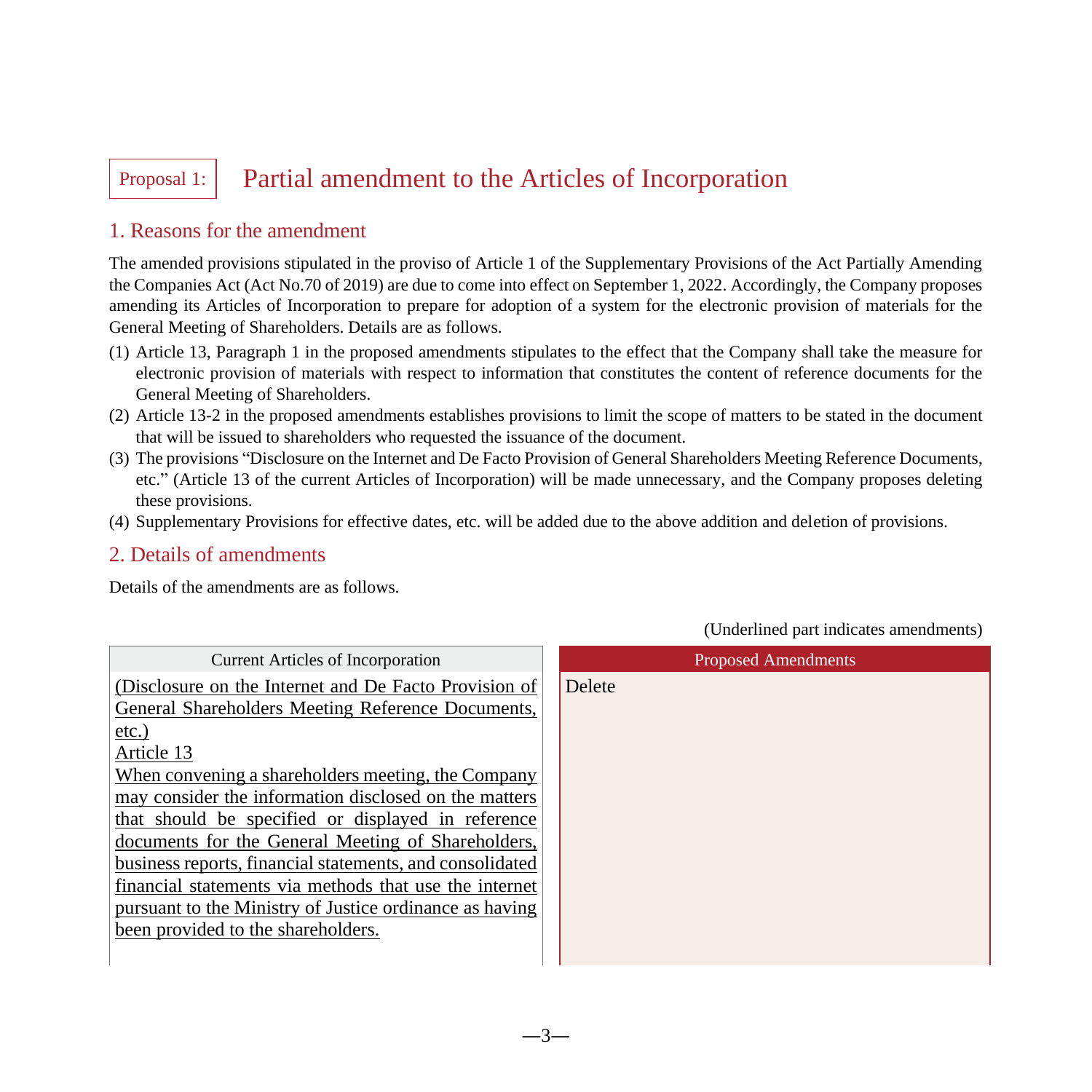| <b>New</b> | (Electronic Provision Measure, etc.)                                                                 |
|------------|------------------------------------------------------------------------------------------------------|
|            | Article 13                                                                                           |
|            | The Company shall deliver information in reference                                                   |
|            | documents for general meetings of shareholders in an                                                 |
|            | electronic form.                                                                                     |
|            | 2. The Company may omit all or part of information                                                   |
|            | specified in the Ordinance of the Ministry of Justice                                                |
|            | and provided in an electronic form from documents                                                    |
|            | delivered to shareholders who have requested paper-                                                  |
|            | form documents before the record date of voting rights.                                              |
|            |                                                                                                      |
| <b>New</b> | (Supplementary Provisions)                                                                           |
|            | 1. The deletion of Article 13 (Disclosure on the Internet                                            |
|            | and De Facto Provision of General Shareholders                                                       |
|            | Meeting Reference Documents, etc.) of the current                                                    |
|            | Articles of Incorporation and the establishment of                                                   |
|            | Article 13 (Electronic Provision Measure, etc.) in                                                   |
|            | amended Articles of Incorporation shall take effect on                                               |
|            | September 1, 2022.                                                                                   |
|            | 2. Notwithstanding the provisions of the preceding                                                   |
|            | paragraph, Article 13 of the current Articles of<br>Incorporation shall remain valid for any General |
|            | Meeting of Shareholders to be held by the end of                                                     |
|            | February 2023.                                                                                       |
|            | 3. These Supplementary Provisions shall be deleted on                                                |
|            | March 1, 2023 or the date on which three (3) months                                                  |
|            | have elapsed from the date of the General Meeting of                                                 |
|            | Shareholders under<br>preceding<br>the<br>paragraph,                                                 |
|            | whichever is later.                                                                                  |

 $-4-$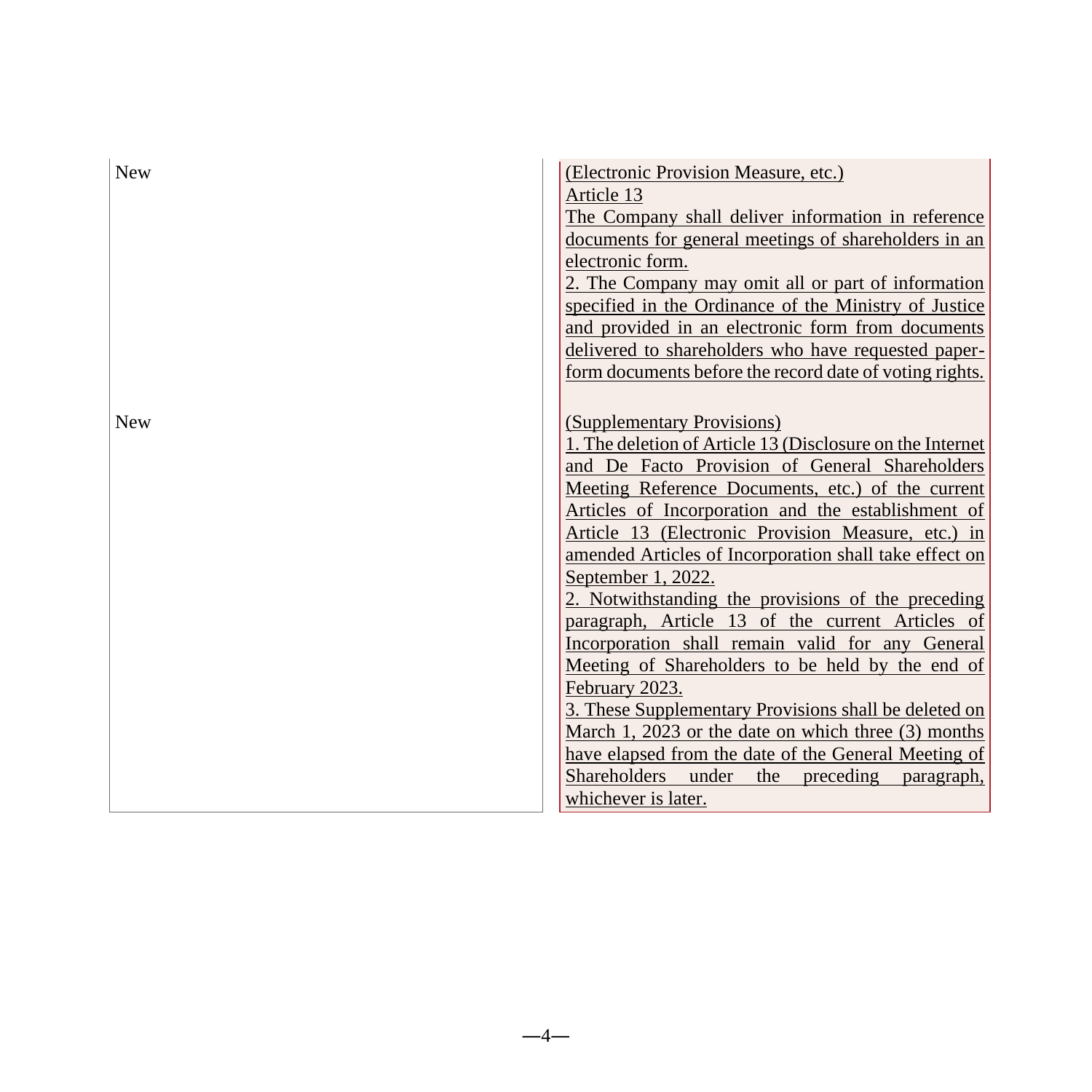# Proposal 2: Election of Six Directors

The terms of office of all eight (8) Directors will expire at the conclusion of this Ordinary General Meeting of Shareholders. The Company proposes the election of six Directors, reducing the number of Directors by two to strengthen the supervisory function of the Board of Directors.

Mr. Toshiaki Godai, Mr. Yasuharu Cho and Mr. Ryuichi Sekiya will retire from office at the conclusion of this Ordinary General Meeting of Shareholders.

The candidate Directors are as follows:

| Candidate No. | Name              | Positions and responsibilities in the Company              | Candidate attribute                                       |
|---------------|-------------------|------------------------------------------------------------|-----------------------------------------------------------|
|               | Yoshihide Yoshino | Chairman and Representative Director                       | Reappointment                                             |
| 2             | Akitatsu Yoshino  | President and Representative Director                      | Reappointment                                             |
| 3             | Yutaka Honda      | Director and General Manager of the Planning<br>Department | Reappointment                                             |
| 4             | Takao Suzuki      | <b>Outside Director</b>                                    | Reappointment<br>Outside<br><b>Independent Director</b>   |
| 5             | Toshiki Wakamatsu | <b>Outside Director</b>                                    | Reappointment<br>Outside<br><b>Independent Director</b>   |
| 6             | Masahiro Komiyama |                                                            | Newly appointed<br>Outside<br><b>Independent Director</b> |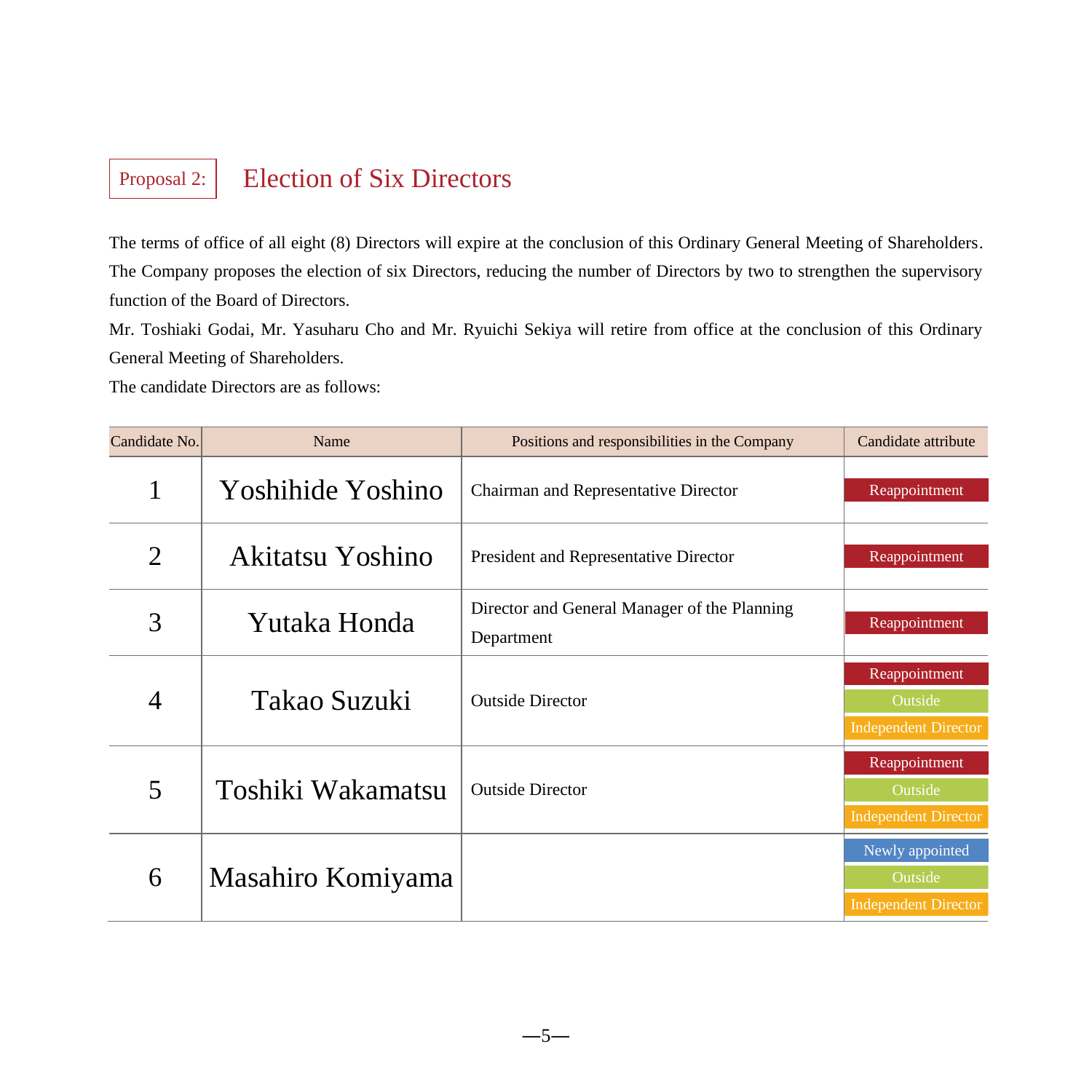| Candidate No. | Name (Date of birth)                |                                                                                   | Number of the Company's<br>Career Summary, Position and Responsibilities in the Company,<br>and Significant Concurrent Positions                                                                                                                                                                                                                                           |                |  |  |  |  |
|---------------|-------------------------------------|-----------------------------------------------------------------------------------|----------------------------------------------------------------------------------------------------------------------------------------------------------------------------------------------------------------------------------------------------------------------------------------------------------------------------------------------------------------------------|----------------|--|--|--|--|
| Reappointment |                                     | August 1960<br>February 1972<br>June 1976<br>June 1992<br>June 1996<br>April 2020 | Joined Yoshino Co., Ltd. (predecessor of now Besterra Co.,<br>Ltd.<br>Established the Company, Director<br>President and Representative Director, the Company<br>Chairman and Representative Director, the Company<br>President and Representative Director, the Company<br>Chairman and Representative Director, the Company (to<br>present)                              | 105,900 shares |  |  |  |  |
|               | Yoshihide Yoshino<br>(May 17, 1941) | September 2020                                                                    | Director of Rever Holdings Corporation (to present)<br>Reasons for nomination as candidate for Director<br>Mr. Yoshihide Yoshino has served as Representative Director of the Company since<br>1976 and has extensive experience, a proven track record and insights as a corporate<br>manager. Therefore, we nominate him as a candidate for reappointment as a Director. |                |  |  |  |  |

| Candidate No. | Name (Date of birth)                     |                                                                                                                | Career Summary, Position and Responsibilities in the Company,<br>and Significant Concurrent Positions                                                                                                                                                                                                                                                                                                                                                                                                                                                                                                                                                                                                                                                                                                                                                                                                                                                                                   | Number of the Company's<br>shares owned |
|---------------|------------------------------------------|----------------------------------------------------------------------------------------------------------------|-----------------------------------------------------------------------------------------------------------------------------------------------------------------------------------------------------------------------------------------------------------------------------------------------------------------------------------------------------------------------------------------------------------------------------------------------------------------------------------------------------------------------------------------------------------------------------------------------------------------------------------------------------------------------------------------------------------------------------------------------------------------------------------------------------------------------------------------------------------------------------------------------------------------------------------------------------------------------------------------|-----------------------------------------|
| Reappointment | Akitatsu Yoshino<br>(September 28, 1967) | April 1986<br><b>June 1988</b><br>May 1990<br>April 1991<br>May 1997<br>October 2006<br>May 2014<br>April 2020 | Joined SUN AUTO Co., Ltd. (now MESSE, Inc.)<br>Joined Fujijidousha Co., Ltd.<br>Director, the Company<br>Joined Nissho Harmony Co., Ltd. (now Shinoken Harmony<br>Co., Ltd.)<br>Director, General Manager of the Sales Department, the<br>Company<br>Managing Director, General Manager of the Business<br>Headquarters, the Company<br>Senior Managing Director, General Manager of the Business<br>Headquarters, the Company<br>President and Representative Director, the Company (to<br>present)<br>Reasons for nomination as candidate for Director<br>Mr. Akitatsu Yoshino has served as President and Representative Director of the<br>Company since 2020 after serving as Senior Managing Director and General Manager<br>of the Business Headquarters. He has extensive experience and insights in overall<br>management, and hold a leadership and decision-making ability for entire company.<br>Therefore, we nominate him as a candidate for reappointment as a Director. | 1,376,000 shares                        |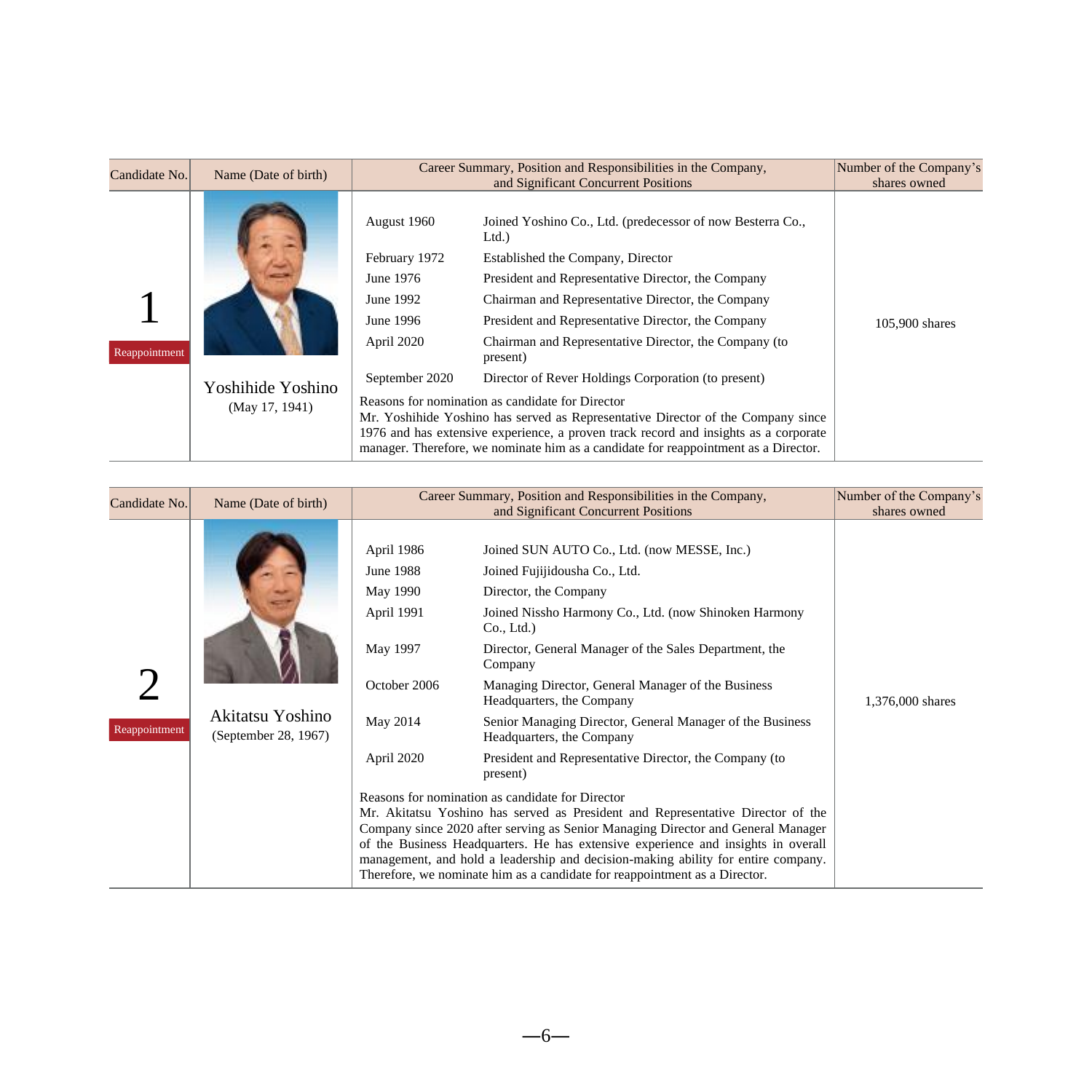| Candidate No. | Name (Date of birth)          |                                                                                                                 | Number of the Company's<br>Career Summary, Position and Responsibilities in the Company,<br>and Significant Concurrent Positions                                                                                                                                                                                                                                                                                                                                                                                                                                                                                                                                                                                                                                        |                 |  |  |  |
|---------------|-------------------------------|-----------------------------------------------------------------------------------------------------------------|-------------------------------------------------------------------------------------------------------------------------------------------------------------------------------------------------------------------------------------------------------------------------------------------------------------------------------------------------------------------------------------------------------------------------------------------------------------------------------------------------------------------------------------------------------------------------------------------------------------------------------------------------------------------------------------------------------------------------------------------------------------------------|-----------------|--|--|--|
| Reappointment | Yutaka Honda<br>(May 9, 1972) | April 1996<br>November 2007<br>December 2008<br>September 2009<br>April 2014<br><b>July 2014</b><br>a Director. | Joined Tokyu Corporation<br>Joined Biznet Corporation<br>Planning Department - Assistant Group Leader<br>Joined en Japan Inc.<br><b>Administrative Division - Accounting Group Manager</b><br>Joined the Company<br>General Manager of the Planning Department, the Company<br>Director, General Manager of the Planning Department, the<br>Company (to present)<br>Reasons for nomination as candidate for Director<br>Mr. Yutaka Honda has served as Director and General Manager of the Planning<br>Department after serving as General Manager of the department. He has extensive<br>experience and insights in business operations of the Company in business management<br>and finance divisions. Therefore, we nominate him as a candidate for reappointment as | $27,000$ shares |  |  |  |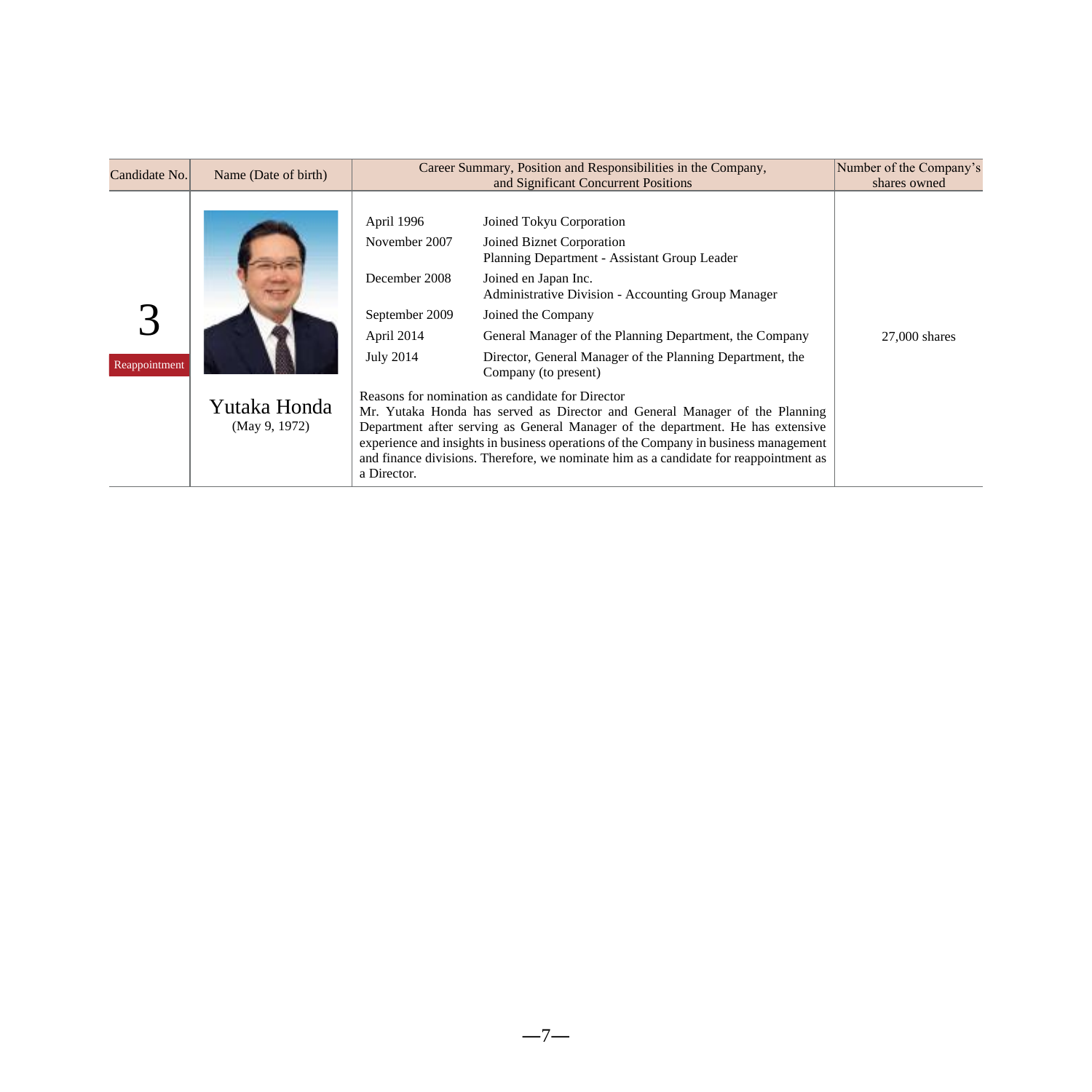| Candidate No.            | Name (Date of birth) |                   | Career Summary, Position and Responsibilities in the Company,                                                                                                                                                                                                                                                                                                                                                                                                                                                                                                                                                                 | Number of the Company's |
|--------------------------|----------------------|-------------------|-------------------------------------------------------------------------------------------------------------------------------------------------------------------------------------------------------------------------------------------------------------------------------------------------------------------------------------------------------------------------------------------------------------------------------------------------------------------------------------------------------------------------------------------------------------------------------------------------------------------------------|-------------------------|
|                          |                      |                   | and Significant Concurrent Positions                                                                                                                                                                                                                                                                                                                                                                                                                                                                                                                                                                                          | shares owned            |
|                          |                      | April 1968        | Joined Suzuki Tokugoro Shoten Co., Ltd. (now Rever<br>Corporation)                                                                                                                                                                                                                                                                                                                                                                                                                                                                                                                                                            |                         |
|                          |                      | April 1973        | Director, Suzutoku Inc. (changed trade name from Suzuki<br>Tokugoro Shoten Co., Ltd.)                                                                                                                                                                                                                                                                                                                                                                                                                                                                                                                                         |                         |
|                          |                      | <b>July 1978</b>  | Managing Director, Suzutoku Inc.                                                                                                                                                                                                                                                                                                                                                                                                                                                                                                                                                                                              |                         |
|                          |                      | April 1985        | President and Representative Director, Suzutoku Inc.                                                                                                                                                                                                                                                                                                                                                                                                                                                                                                                                                                          |                         |
|                          |                      | June 1996         | Chairman, Japan Iron And Steel Recycling Institute                                                                                                                                                                                                                                                                                                                                                                                                                                                                                                                                                                            |                         |
|                          |                      | January 2002      | Chairman and Director, Metal Recycle Japan, inc. (now Rever<br>Corporation)                                                                                                                                                                                                                                                                                                                                                                                                                                                                                                                                                   |                         |
|                          | Takao Suzuki         | December 2003     | Chairman and Representative Director, Nakadaya Corporation                                                                                                                                                                                                                                                                                                                                                                                                                                                                                                                                                                    |                         |
|                          | (September 25, 1941) | April 2006        | Chairman and Representative Director, Suzutoku Inc. (now<br>Rever Corporation)                                                                                                                                                                                                                                                                                                                                                                                                                                                                                                                                                |                         |
| Reappointment<br>Outside |                      | <b>July 2007</b>  | Established Suzutoku Holdings Co., Ltd. (now Rever Holdings<br>Corporation)<br>President and Representative Director                                                                                                                                                                                                                                                                                                                                                                                                                                                                                                          | - shares                |
| Independent<br>Director  |                      | September 2013    | Chairman and Representative Director, Suzutoku Holdings Co.,<br>Ltd. (to present)                                                                                                                                                                                                                                                                                                                                                                                                                                                                                                                                             |                         |
|                          |                      | December 2015     | Chairman and Representative Director, Major Venous Japan<br>Co., Ltd.                                                                                                                                                                                                                                                                                                                                                                                                                                                                                                                                                         |                         |
|                          |                      | April 2021        | Outside Director, the Company (to present)                                                                                                                                                                                                                                                                                                                                                                                                                                                                                                                                                                                    |                         |
|                          |                      | October 2021      | Director, TRE Holdings Corporation (to present)                                                                                                                                                                                                                                                                                                                                                                                                                                                                                                                                                                               |                         |
|                          |                      | Outside Director. | Reasons for nomination as a candidate for Outside Director and expected roles<br>Mr. Takao Suzuki satisfies the requirements for independent officers as specified by the<br>Tokyo Stock Exchange, Inc., has served as Representative Director of Rever Holdings<br>Corporation, and has many years of experience, a proven track record and broad insight<br>as a corporate manager. The Company highly regards his experience and ability, and<br>expects for his supervision and advise using his extensive knowledge as a role for<br>Outside Director. Therefore, we nominate him as a candidate for reappointment as an |                         |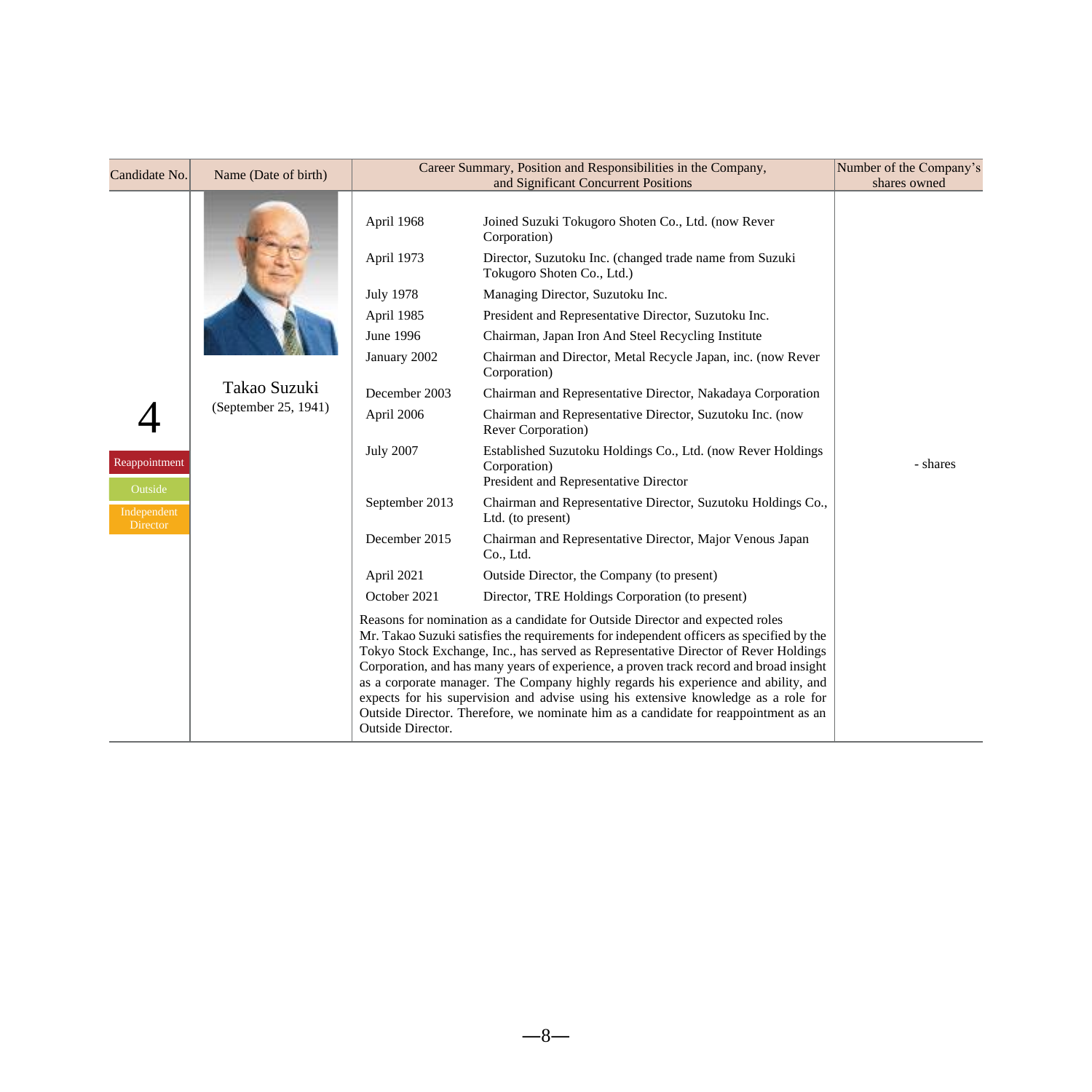| Candidate No.                                              | Name (Date of birth)                      |                                                                                                    | Career Summary, Position and Responsibilities in the Company,<br>and Significant Concurrent Positions                                                                                                                                                                                                                                                                                                                                                                                                                                                                                                                                                                                                                                                                                                                                                                                                                                                                                                                                                                                                                                                        | Number of the Company's<br>shares owned |
|------------------------------------------------------------|-------------------------------------------|----------------------------------------------------------------------------------------------------|--------------------------------------------------------------------------------------------------------------------------------------------------------------------------------------------------------------------------------------------------------------------------------------------------------------------------------------------------------------------------------------------------------------------------------------------------------------------------------------------------------------------------------------------------------------------------------------------------------------------------------------------------------------------------------------------------------------------------------------------------------------------------------------------------------------------------------------------------------------------------------------------------------------------------------------------------------------------------------------------------------------------------------------------------------------------------------------------------------------------------------------------------------------|-----------------------------------------|
| Reappointment<br>Outside<br>Independent<br><b>Director</b> | Toshiki Wakamatsu<br>(September 19, 1977) | October 2005<br>October 2005<br>June 2011<br>June 2016<br>March 2019<br>October 2019<br>April 2021 | Registered with Daini Tokyo Bar Association<br>Joined Sato Sogo Law Office<br>Audit & Supervisory Board Member, Iwaki Co., Ltd.<br>Outside Director, Orchestra Holdings Inc. (to present)<br>Outside Audit & Supervisory Board Member, Neural Pocket<br>Inc. (to present)<br>Founded Saltus Law Office (to present)<br>Outside Director, the Company (to present)<br>Reasons for nomination as a candidate for Outside Director and expected roles<br>Mr. Toshiki Wakamatsu satisfies the requirements for independent officers as specified<br>by the Tokyo Stock Exchange, Inc. While he has not be involved in corporate<br>management other than as an Outside Director and Audit & Supervisory Board<br>Member, he has a high level of expertise as a lawyer and has experience of serving as<br>an Outside Officer and Audit & Supervisory Board Member at other business<br>companies. The Company highly regards his experience and ability, and expects for his<br>objective supervision and advise from a legal perspective as a role for Outside Director.<br>Therefore, we nominate him as a candidate for reappointment as an Outside Director. | - shares                                |

 $-9-$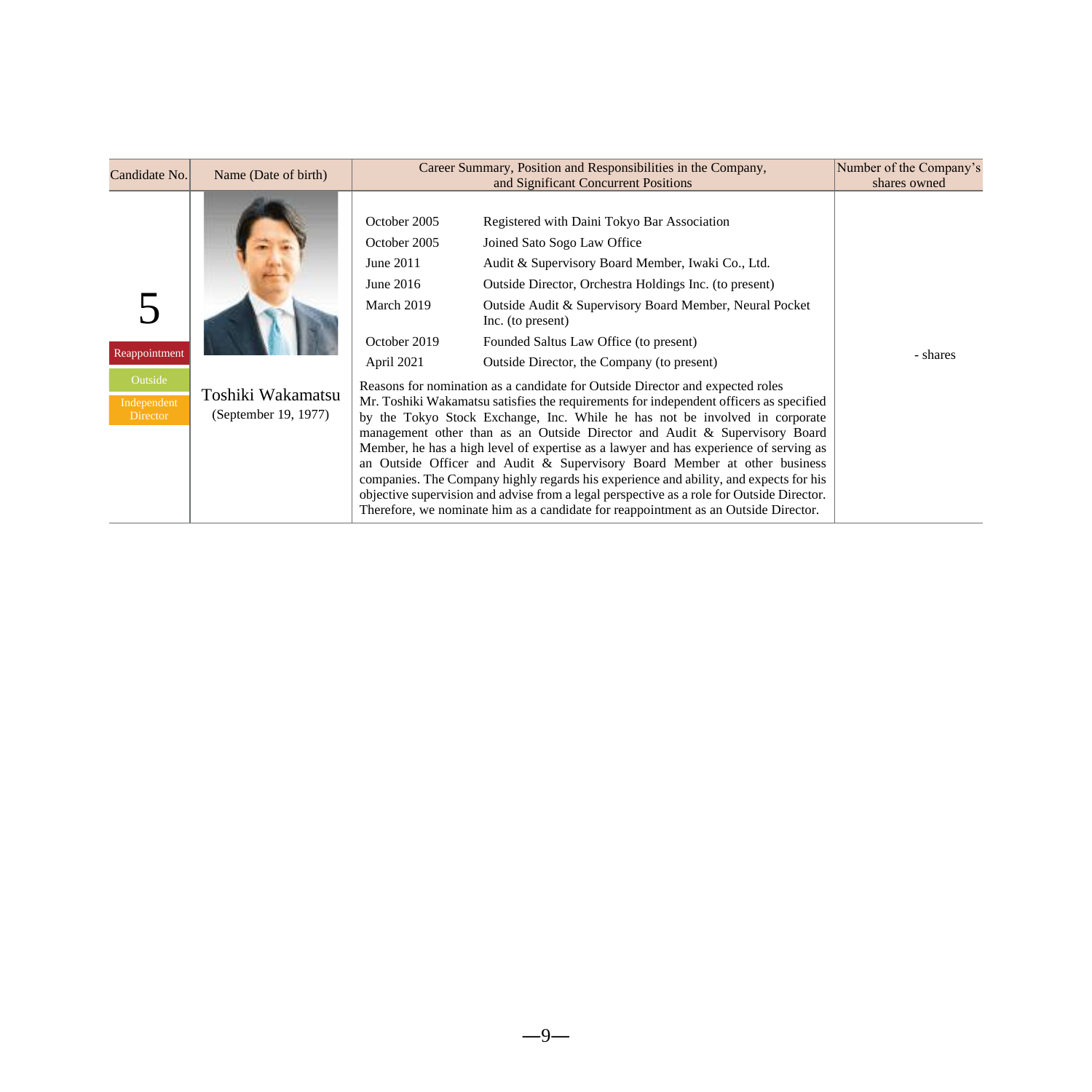| Candidate No.           | Name (Date of birth) |                                                                                                                                                                                                                                                                                                                                                                                                                                                                                                                                                                                                                                                                                                                                                | Career Summary, Position and Responsibilities in the Company,<br>and Significant Concurrent Positions                                                                                       | Number of the Company's<br>shares owned |
|-------------------------|----------------------|------------------------------------------------------------------------------------------------------------------------------------------------------------------------------------------------------------------------------------------------------------------------------------------------------------------------------------------------------------------------------------------------------------------------------------------------------------------------------------------------------------------------------------------------------------------------------------------------------------------------------------------------------------------------------------------------------------------------------------------------|---------------------------------------------------------------------------------------------------------------------------------------------------------------------------------------------|-----------------------------------------|
|                         | Masahiro Komiyama    | April 1975<br>April 2002<br>April 2006                                                                                                                                                                                                                                                                                                                                                                                                                                                                                                                                                                                                                                                                                                         | Joined Nissho Iwai Corporation (now Sojitz Corporation)<br>General Manager of Iron Ore Section, Nissho Iwai Corporation<br>Executive Officer, Assistant to President of Energy & Metal      |                                         |
|                         |                      | April 2008                                                                                                                                                                                                                                                                                                                                                                                                                                                                                                                                                                                                                                                                                                                                     | Division and Manager of Metal Unit, Sojitz Corporation<br>Managing Executive Officer, Assistant to President of Energy<br>& Metal Division and Manager of Steel Unit, Sojitz<br>Corporation |                                         |
|                         |                      | April 2009                                                                                                                                                                                                                                                                                                                                                                                                                                                                                                                                                                                                                                                                                                                                     | Managing Executive Officer, Director of Corporate Planning<br>and IR, Sojitz Corporation                                                                                                    |                                         |
|                         |                      | April 2011                                                                                                                                                                                                                                                                                                                                                                                                                                                                                                                                                                                                                                                                                                                                     | Managing Executive Officer, President & CEO for the<br>Americas, and President of Sojitz Corporation of America                                                                             |                                         |
| Newly appointed         | (May 11, 1952)       | April 2012                                                                                                                                                                                                                                                                                                                                                                                                                                                                                                                                                                                                                                                                                                                                     | Managing Executive Officer and President of Energy & Metal<br>Division, Sojitz Corporation                                                                                                  | - shares                                |
| Outside                 |                      | April 2014                                                                                                                                                                                                                                                                                                                                                                                                                                                                                                                                                                                                                                                                                                                                     | Managing Executive Officer and Director of Overseas<br>Operations, Sojitz Corporation                                                                                                       |                                         |
| Independent<br>Director |                      | June 2016                                                                                                                                                                                                                                                                                                                                                                                                                                                                                                                                                                                                                                                                                                                                      | President and Representative Director, Jalux Inc.                                                                                                                                           |                                         |
|                         |                      | June 2019                                                                                                                                                                                                                                                                                                                                                                                                                                                                                                                                                                                                                                                                                                                                      | Advisor, Sojitz Corporation                                                                                                                                                                 |                                         |
|                         |                      | September 2020                                                                                                                                                                                                                                                                                                                                                                                                                                                                                                                                                                                                                                                                                                                                 | Executive Officer, Minamoto Kitchoan Holdings Co., Ltd.                                                                                                                                     |                                         |
|                         |                      | Reasons for nomination as a candidate for Outside Director and expected roles<br>Mr. Masahiro Komiyama satisfies the requirements for independent officers as<br>specified by the Tokyo Stock Exchange, Inc. He has many years of experience, a proven<br>track record and insights gained from working in many different fields at a general<br>trading company and has experience serving as a senior executive in several divisions.<br>The Company highly regards his experience and ability, and expects for his supervision<br>and advise regarding corporate management strategy, finance and accounting, etc., as a<br>role for Outside Director. Therefore, we nominate him as a candidate for appointment<br>as an Outside Director. |                                                                                                                                                                                             |                                         |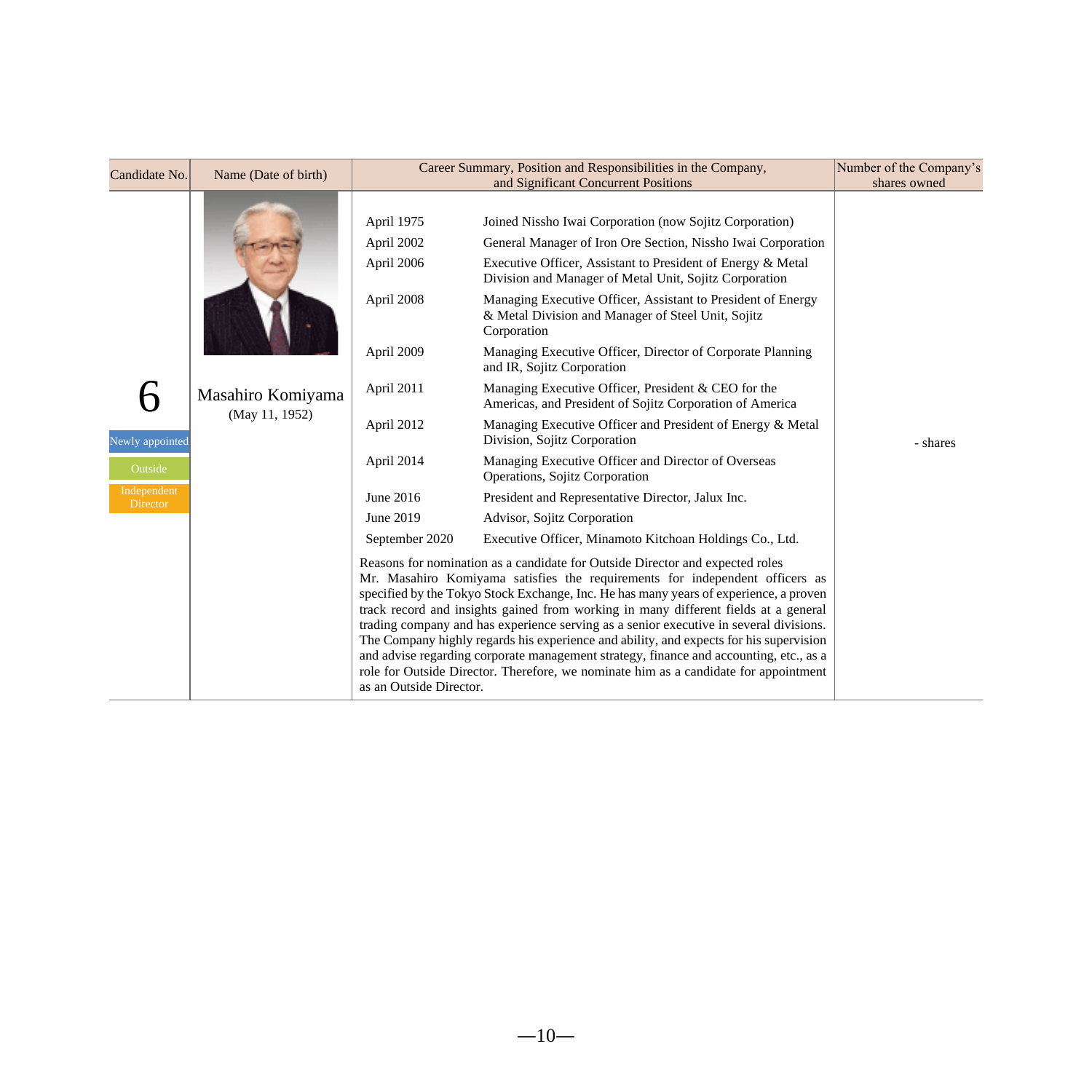- (Notes) 1. There are no special interests between any candidate for director and the Company.
	- 2. Mr. Takao Suzuki, Mr. Toshiki Wakamatsu, and Mr. Masahiro Komiyama are candidates for Outside Director.
	- 3. The tenure of Mr. Takao Suzuki and Mr. Toshiki Wakamatsu as Outside Directors will be one (1) year at the conclusion of this Ordinary General Meeting of Shareholders.
	- 4. The Company has executed a contract with Mr. Takao Suzuki and Mr. Toshiki Wakamatsu on the limitation of liability for damages as provided for under the provisions of Paragraph 1, Article 423 of the Companies Act according to the provisions of Paragraph 1, Article 427 thereof. The maximum amount of liability for damages shall be the minimum amount provided for in Paragraph 1, Article 425 of the Companies Act when an Outside Director performs his duties in good faith and without gross negligence. The Company will continue the contract when Mr. Takao Suzuki and Mr. Toshiki Wakamatsu are reappointed. If Mr. Masahiro Komiyama is appointed, the Company will conclude a similar contract with him to limit his liabilities.
	- 5. The Company has concluded a Directors and Officers insurance (hereinafter, D&O insurance) contract with an insurance company as stipulated in Paragraph 1, Article 430-3 of the Companies Act. Accordingly, we will compensate for damages in the event that the Directors or Audit & Supervisory Board Members, etc. are liable for damages due to their work (excluding those that fall under the reasons for exemption stipulated in the insurance contract) The Company shall bear all premiums for the D&O insurance. In the event that each candidate is appointed as Director and takes office, we plan to cover all Directors with the D&O insurance. The contract period for the D&O insurance is one year, and we plan to renew the contract before that period ends based on a resolution of the Board of Directors.
	- 6. When Mr. Takao Suzuki, Mr. Toshiki Wakamatsu, and Mr. Masahiro Komiyama are appointed Directors, the Company will register them as Independent Officers according to the regulation of the Tokyo Stock Exchange.
	- 7. The number of shares of the Company held by each Director candidate was current as of January 31, 2022.